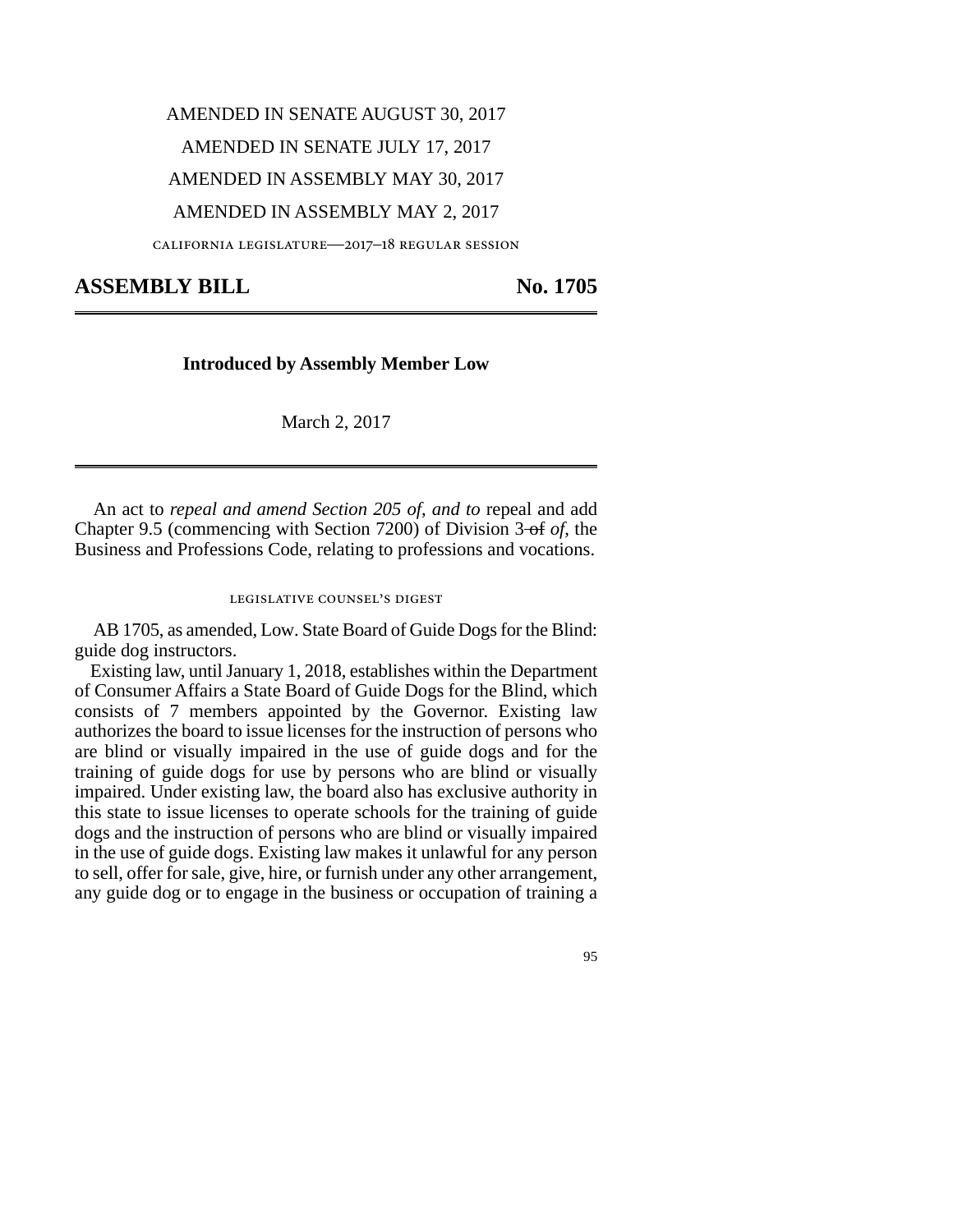guide dog unless he or she holds a valid and unimpaired license issued pursuant to the provisions governing guide dogs. A violation of those provisions is a crime.

This bill would repeal those provisions. The bill would make  $\pm i$ misdemeanor for any person to use *who uses* in any sign, business card, or letterhead, or in any advertisement, the words "guide dog instructor," "certified guide dog instructor," or any other terms or letters indicating or implying that he or she is an instructor trained in the utilization or training of guide dogs for the blind, or to represent or hold *who represents or holds* himself or herself out as a guide dog instructor without *having knowledge of the special problems of persons who are blind or visually impaired and being able to teach them, being able to demonstrate the ability to train guide dogs with which persons who are blind or visually impaired would be safe under various traffic conditions, or* being employed by a guide dog school certified by the International Guide Dog Federation or a successor entity. Because this bill would create a new crime, the bill would impose a state-mandated local program. *entity, subject to a fine or civil penalty.* The bill would also require a guide dog school to submit to the Department of Consumer Affairs, on or before September 1 of each year, a list of all trainers or guide dog instructors employed or contracted by the school.

*The bill would make other conforming changes.*

The California Constitution requires the state to reimburse local agencies and school districts for certain costs mandated by the state. Statutory provisions establish procedures for making that reimbursement.

This bill would provide that no reimbursement is required by this act for a specified reason.

Vote: majority. Appropriation: no. Fiscal committee: yes. State-mandated local program:  $\forall$ es-*no*.

*The people of the State of California do enact as follows:*

line 1 *SECTION 1. Section 205 of the Business and Professions Code,*

2 *as added by Section 2 of Chapter 395 of the Statutes of 2015, is* 3 *repealed.* 

4 205. (a) There is in the State Treasury the Professions and

5 Vocations Fund. The fund shall consist of the following special  $6$  funds:

7 (1) Accountancy Fund.

8 (2) California Architects Board Fund.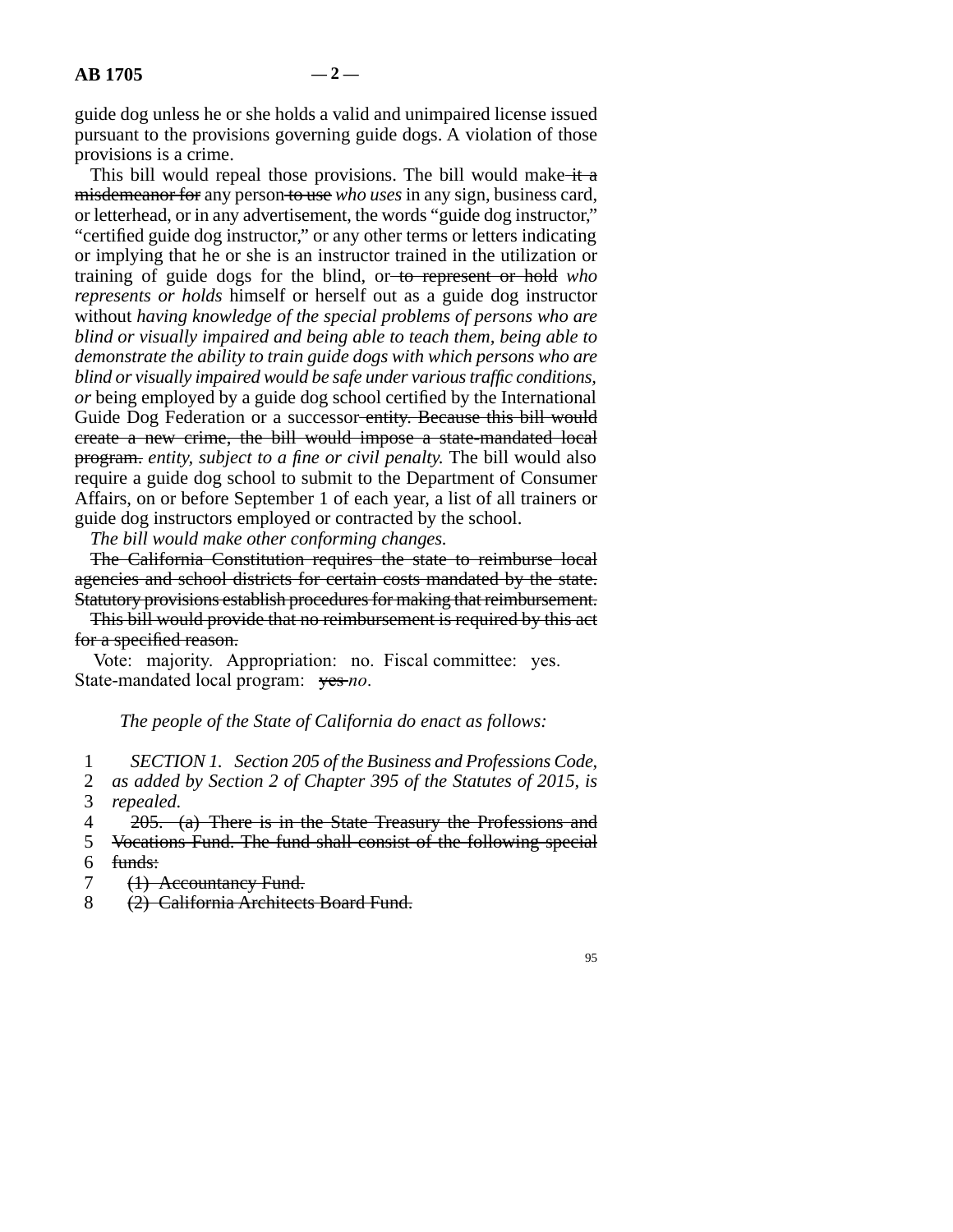- 1 (3) Athletic Commission Fund.
- 2 (4) Barbering and Cosmetology Contingent Fund.<br>3 (5) Cemetery and Funeral Fund.
- (5) Cemetery and Funeral Fund.
- 4 (6) Contractors' License Fund.
- 5 (7) State Dentistry Fund.
- $\frac{1}{8}$  (8) Guide Dogs for the Blind Fund.
- 7 (9) Home Furnishings and Thermal Insulation Fund.
- 8 (10) California Architects Board-Landscape Architects Fund.
- 9 (11) Contingent Fund of the Medical Board of California.
- $10 \quad (12)$  Optometry Fund.
- 11 (13) Pharmacy Board Contingent Fund.
- 12 (14) Physical Therapy Fund.
- 13 (15) Private Investigator Fund.
- 14 (16) Professional Engineer's and Land Surveyor's Fund.
- 15 (17) Consumer Affairs Fund.
- 16 (18) Behavioral Sciences Fund.
- 17 (19) Licensed Midwifery Fund.
- 18 (20) Court Reporters' Fund.
- 19 (21) Veterinary Medical Board Contingent Fund.
- 20 (22) Vocational Nurses Account of the Vocational Nursing and
- 21 Psychiatric Technicians Fund.
- 22  $(23)$  Electronic and Appliance Repair Fund.<br>23  $(24)$  Geology and Geophysics Account of
- (24) Geology and Geophysics Account of the Professional
- 
- 24 Engineer's and Land Surveyor's Fund.<br>25 (25) Dispensing Opticians Fund. (25) Dispensing Opticians Fund.
- 26 (26) Acupuncture Fund.<br>27 (27) Physician Assistant
- (27) Physician Assistant Fund.
- 28 (28) Board of Podiatric Medicine Fund.
- 29  $(29)$  Psychology Fund.
- 30 (30) Respiratory Care Fund.
- 31 (31) Speech-Language Pathology and Audiology and Hearing
- 32 Aid Dispensers Fund.
- 33 (32) Board of Registered Nursing Fund.
- 34 (33) Psychiatric Technician Examiners Account of the
- 35 Vocational Nursing and Psychiatric Technicians Fund.
- 36 (34) Animal Health Technician Examining Committee Fund.
- 37 (35) State Dental Hygiene Fund.
- 38 (36) State Dental Assistant Fund.
- 39 (37) Structural Pest Control Fund.
- 40 (38) Structural Pest Control Eradication and Enforcement Fund.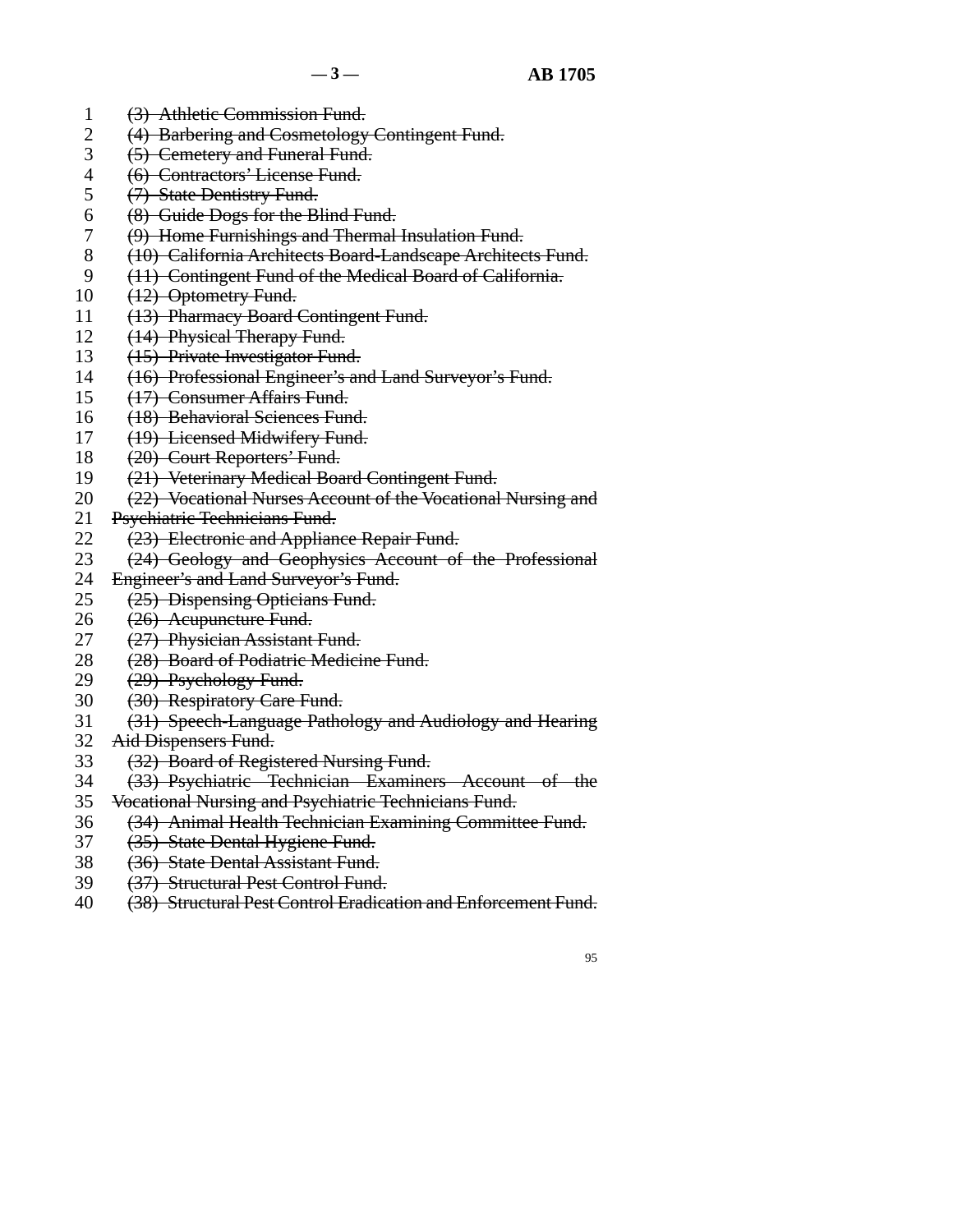### $AB = 1705$   $-4$

- 1 (39) Structural Pest Control Research Fund.
- 2 (b) For accounting and recordkeeping purposes, the Professions<br>3 and Vocations Fund shall be deemed to be a single special fund.
- and Vocations Fund shall be deemed to be a single special fund,
- 4 and each of the several special funds therein shall constitute and
- 5 be deemed to be a separate account in the Professions and
- 6 Vocations Fund. Each account or fund shall be available for
- 7 expenditure only for the purposes as are now or may hereafter be
- 8 provided by law.
- 9 (e) This section shall become operative on July 1, 2016.
- 10 *SEC. 2. Section 205 of the Business and Professions Code, as*
- line 11 *added by Section 2 of Chapter 428 of the Statutes of 2015, is* 12 *repealed.*
- 13 205. (a) There is in the State Treasury the Professions and
- 14 Vocations Fund. The fund shall consist of the following special
- $15$  funds:
- 16 (1) Accountancy Fund.
- 17 (2) California Architects Board Fund.
- 18 (3) Athletic Commission Fund.
- 19 (4) Barbering and Cosmetology Contingent Fund.
- 20 (5) Cemetery Fund.
- 21 (6) Contractors' License Fund.
- 22 (7) State Dentistry Fund.<br>23 (8) State Funeral Director
- (8) State Funeral Directors and Embalmers Fund.
- 24  $(9)$  Guide Dogs for the Blind Fund.<br>25  $(10)$  Home Furnishings and Therma
- (10) Home Furnishings and Thermal Insulation Fund.
- 26 (11) California Architects Board-Landscape Architects Fund.<br>27 (12) Contingent Fund of the Medical Board of California.
- (12) Contingent Fund of the Medical Board of California.
- 28 (13) Optometry Fund.
- 29 (14) Pharmacy Board Contingent Fund.
- 30 (15) Physical Therapy Fund.
- 31 (16) Private Investigator Fund.
- line 32 (17) Professional Engineer's, Land Surveyor's, and Geologist's
- 33 Fund.
- 34 (18) Consumer Affairs Fund.
- 35 (19) Behavioral Sciences Fund.
- 36 (20) Licensed Midwifery Fund.
- 37 (21) Court Reporters' Fund.
- 38 (22) Veterinary Medical Board Contingent Fund.
- 39 (23) Vocational Nurses Account of the Vocational Nursing and
- 40 Psychiatric Technicians Fund.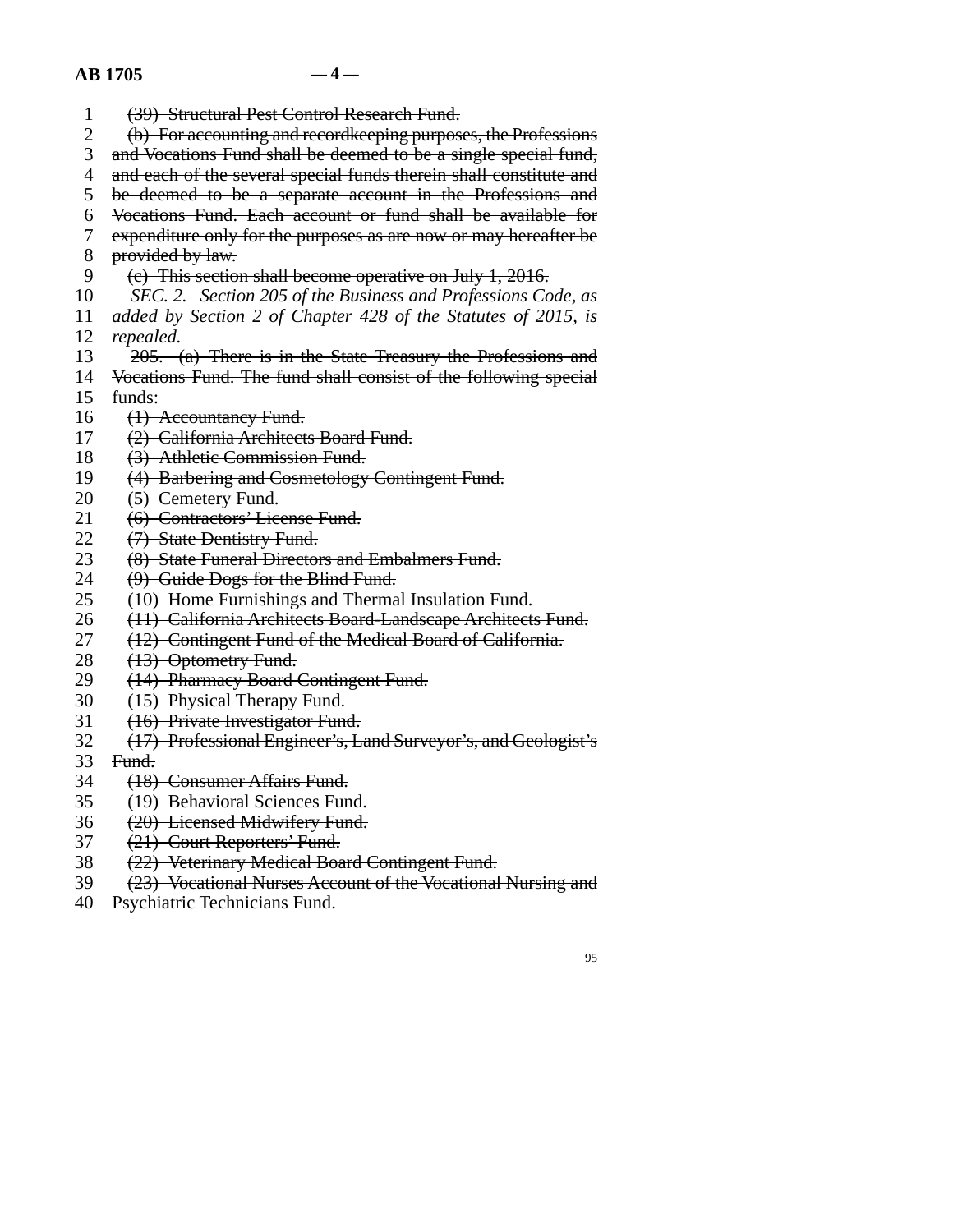- 1 (24) Electronic and Appliance Repair Fund.
- 2  $(25)$  Dispensing Opticians Fund.<br>3  $(26)$  Acupuncture Fund.
- (26) Acupuncture Fund.
- 4 (27) Physician Assistant Fund.
- 5 (28) Board of Podiatric Medicine Fund.
- 6  $(29)$  Psychology Fund.
- 7 (30) Respiratory Care Fund.
- 8 (31) Speech-Language Pathology and Audiology and Hearing
- 9 Aid Dispensers Fund.
- 10 (32) Board of Registered Nursing Fund.
- 11 (33) Psychiatric Technician Examiners Account of the
- 12 Vocational Nursing and Psychiatric Technicians Fund.
- 13 (34) Animal Health Technician Examining Committee Fund.
- 14 (35) State Dental Hygiene Fund.
- 15 (36) State Dental Assistant Fund.
- 16 (37) Structural Pest Control Fund.
- 17 (38) Structural Pest Control Eradication and Enforcement Fund.
- 18 (39) Structural Pest Control Research Fund.
- 19 (b) For accounting and recordkeeping purposes, the Professions
- 20 and Vocations Fund shall be deemed to be a single special fund,
- 21 and each of the several special funds therein shall constitute and
- 22 be deemed to be a separate account in the Professions and<br>23 Vocations Fund. Each account or fund shall be available for
- Vocations Fund. Each account or fund shall be available for
- 24 expenditure only for the purposes as are now or may hereafter be <br>25 provided by law.

provided by law.

26 (e) This section shall become operative on July 1, 2016.<br>27 SEC. 3. Section 205 of the Business and Professions Co

 line 27 *SEC. 3. Section 205 of the Business and Professions Code, as* 28 *amended by Section 1 of Chapter 800 of the Statutes of 2016, is* 29 *amended to read:* 

- 30 205. (a) There is in the State Treasury the Professions and 31 Vocations Fund. The fund shall consist of the following special  $32$  funds:
- 33 (1) Accountancy Fund.
- 34 (2) California Architects Board Fund.
- 35 (3) Athletic Commission Fund.
- 36 (4) Barbering and Cosmetology Contingent Fund.
- 37 (5) Cemetery and Funeral Fund.
- 38 (6) Contractors' License Fund.
- 39 (7) State Dentistry Fund.
- 40 (8) Guide Dogs for the Blind Fund.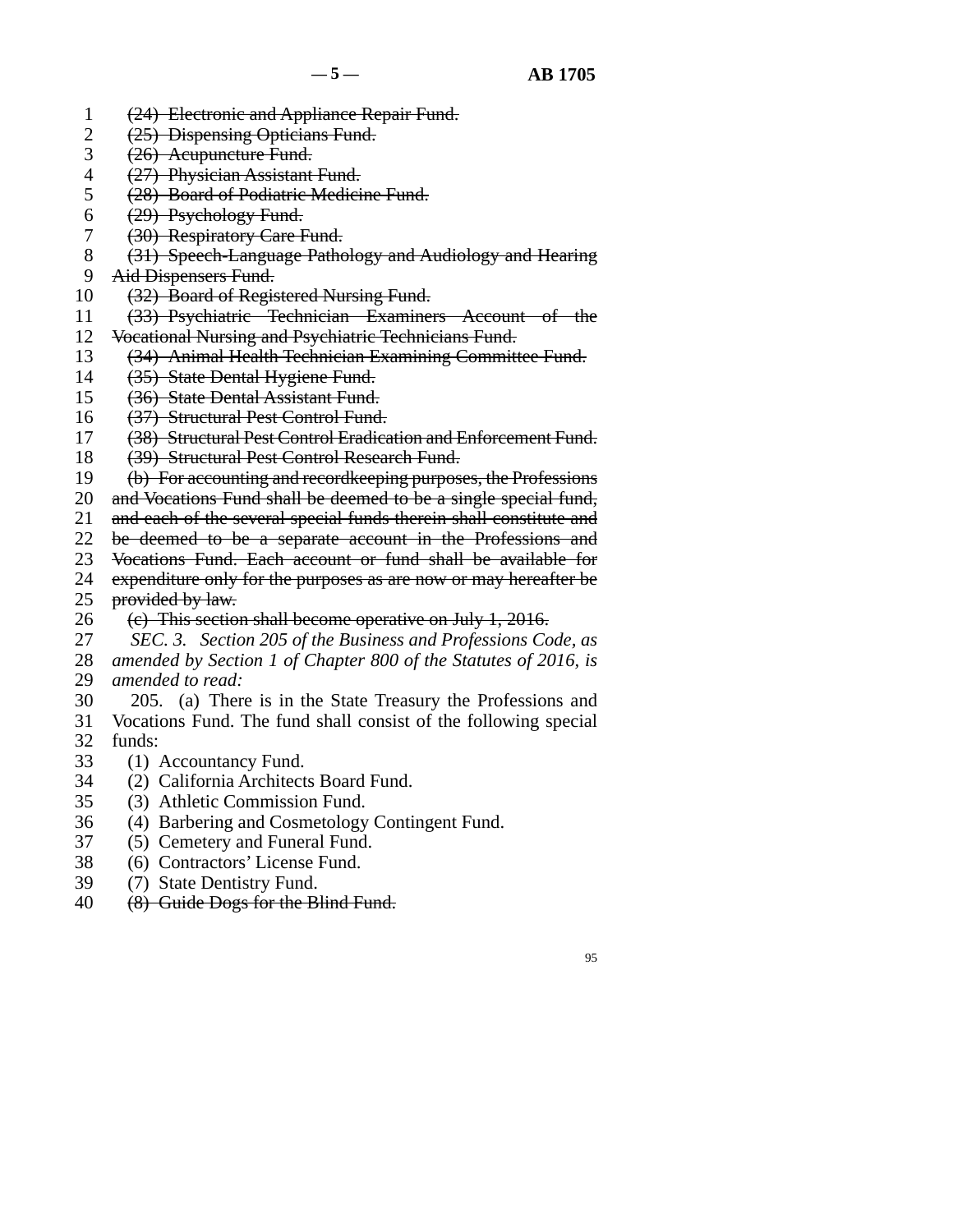## **AB 1705 — 6 —**

| $\mathbf{1}$   | $\Theta$                                                       |
|----------------|----------------------------------------------------------------|
| $\mathbf{2}$   | (8) Home Furnishings and Thermal Insulation Fund.              |
| 3              | (10)                                                           |
| $\overline{4}$ | (9) California Architects Board-Landscape Architects Fund.     |
| 5              | (H)                                                            |
| 6              | (10) Contingent Fund of the Medical Board of California.       |
| 7              | (12)                                                           |
| 8              | (11) Optometry Fund.                                           |
| 9              | (13)                                                           |
| 10             | (12) Pharmacy Board Contingent Fund.                           |
| 11<br>12       | (14)<br>(13) Physical Therapy Fund.                            |
| 13             | (15)                                                           |
| 14             | (14) Private Investigator Fund.                                |
| 15             | (16)                                                           |
| 16             | (15) Private Security Services Fund.                           |
| 17             | $\left(\frac{1}{2}\right)$                                     |
| 18             | (16) Professional Engineer's, Land Surveyor's, and Geologist's |
| 19             | Fund.                                                          |
| 20             | (18)                                                           |
| 21             | (17) Consumer Affairs Fund.                                    |
| 22             | (19)                                                           |
| 23             | (18) Behavioral Sciences Fund.                                 |
| 24             | (20)                                                           |
| 25             | (19) Licensed Midwifery Fund.                                  |
| 26             | (21)                                                           |
| 27             | (20) Court Reporters' Fund.                                    |
| 28             | (22)                                                           |
| 29<br>30       | (21) Veterinary Medical Board Contingent Fund.<br>(23)         |
| 31             | (22) Vocational Nursing and Psychiatric Technicians Fund.      |
| 32             | (24)                                                           |
| 33             | (23) Electronic and Appliance Repair Fund.                     |
| 34             | (25)                                                           |
| 35             | (24) Dispensing Opticians Fund.                                |
| 36             | (26)                                                           |
| 37             | (25) Acupuncture Fund.                                         |
| 38             | (27)                                                           |
| 39             | (26) Physician Assistant Fund.                                 |
| 40             | (28)                                                           |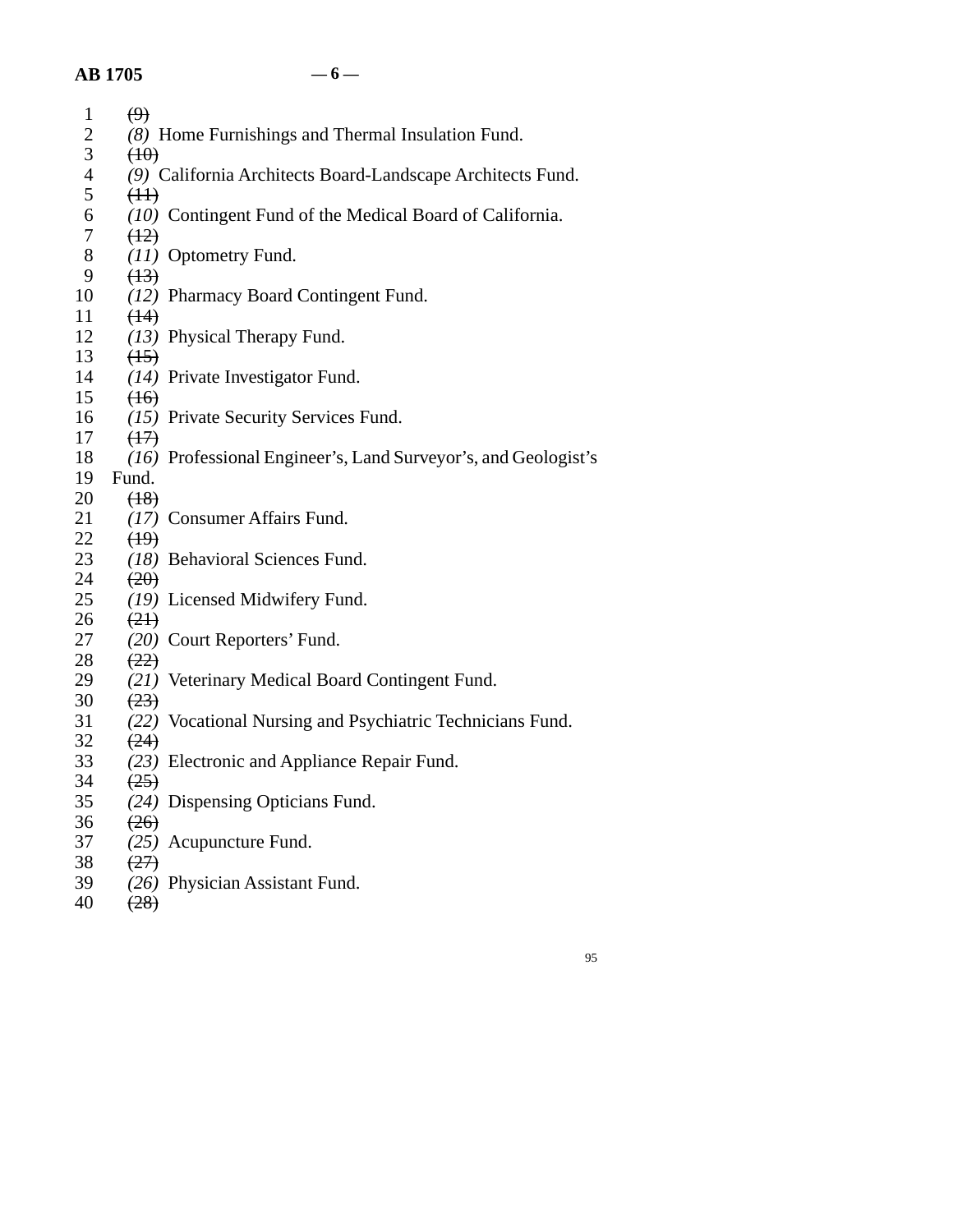95

- line 1 *(27)* Board of Podiatric Medicine Fund.
- $\begin{array}{cc} 2 & (29) \\ 3 & (28) \end{array}$
- (28) Psychology Fund.
- $4 \t\t (30)$
- 5 (29) Respiratory Care Fund.
- 6  $(31)$
- line 7 *(30)* Speech-Language Pathology and Audiology and Hearing
- 8 Aid Dispensers Fund.
- $9 \frac{(32)}{2}$
- 10 (31) Board of Registered Nursing Fund.
- 11  $(33)$
- 12 (32) Animal Health Technician Examining Committee Fund.
- $\begin{matrix} 13 & (34) \\ 14 & (33) \end{matrix}$
- (33) State Dental Hygiene Fund.
- $15 \quad (35)$
- 16 (34) State Dental Assistant Fund.
- $17 \quad (36)$
- 18 (35) Structural Pest Control Fund.
- 19  $(37)$
- 20 (36) Structural Pest Control Eradication and Enforcement Fund.
- $21 \t\t (38)$
- 22 (37) Structural Pest Control Research Fund.<br>23 (b) For accounting and recordkeeping purpose
- (b) For accounting and recordkeeping purposes, the Professions
- 24 and Vocations Fund shall be deemed to be a single special fund,<br>25 and each of the several special funds therein shall constitute and
- and each of the several special funds therein shall constitute and 26 be deemed to be a separate account in the Professions and
- 27 Vocations Fund. Each account or fund shall be available for
- 28 expenditure only for the purposes as are now or may hereafter be

## 29 provided by law.

- 30 (c) This section shall become operative on July 1, 2016.
- 31 SECTION 1.
- line 32 *SEC. 4.* Chapter 9.5 (commencing with Section 7200) of
- 33 Division 3 of the Business and Professions Code is repealed.
- 34 **SEC. 2.**
- line 35 *SEC. 5.* Chapter 9.5 (commencing with Section 7200) is added
- 36 to Division 3 of the Business and Professions Code, to read: